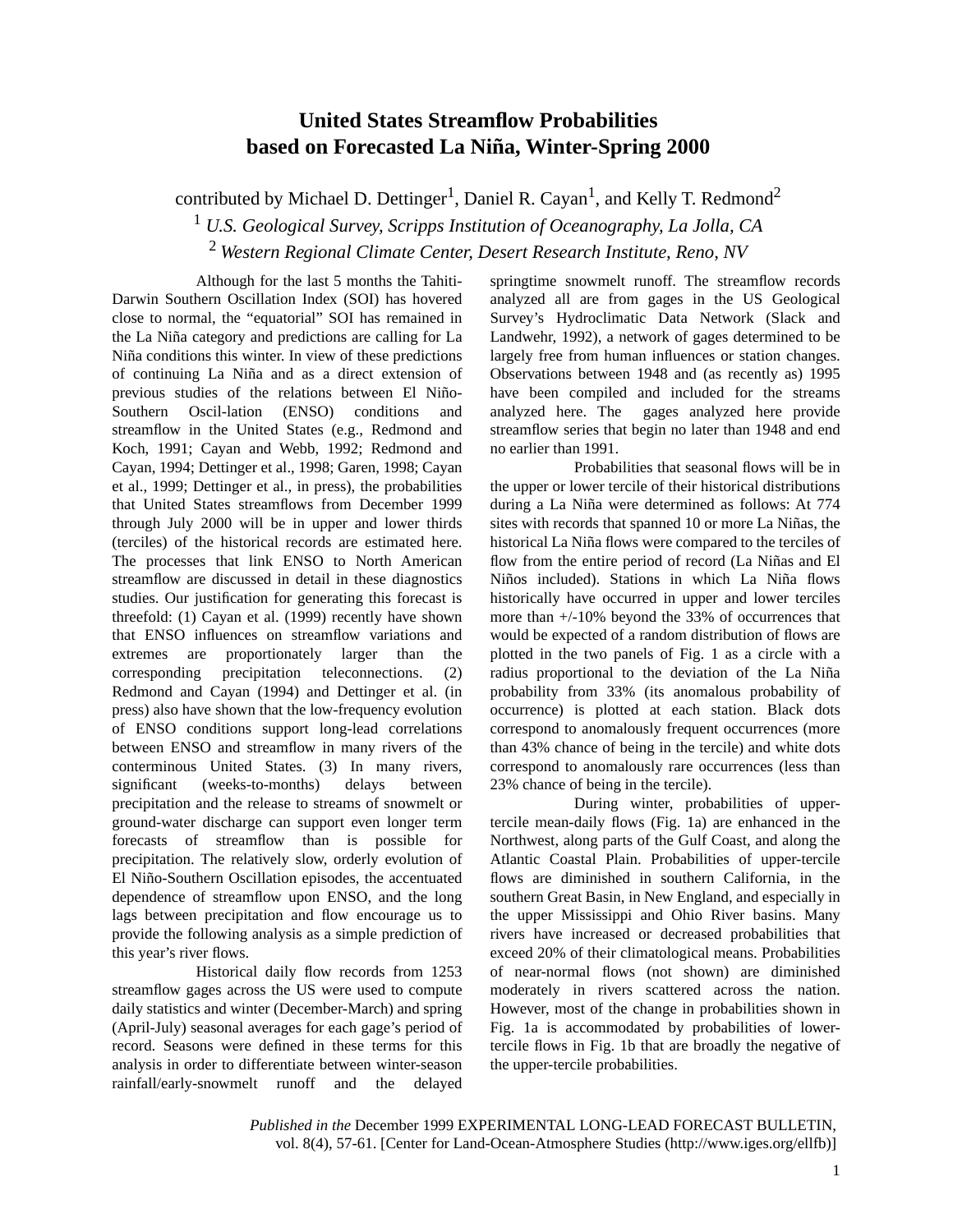



*Figure 1. -- Anomalous probabilities of occurrence of seasonal-mean December-March flows in the (a) upper tercile and (b) lower tercile of historical flows at selected rivers in the conterminous United States, based on historical flows during tropical La Niña episodes. Black dots indicate rivers with probabilities at least 10% greater than the 33%* 

*probabilities expected of a random sampling (that is, greater than 43%); white dots indicate rivers with probabilities at least 10% less than the expected 33% (that is, less than 23%); dots are scaled so that the radii are proportional to the probability in excess of 33% and small crosses indicate rivers that do not reach probability thresholds for the dots.* 

Anomalous winter climate influences often do not register in streamflow records until the springtime thaw several months later. During spring, probabilities of upper-tercile mean-daily flows are generally accentuated relative to the winter probabilities and more spatially coherent. In other words, historically the strongest La Niña influences on streamflow volume in the United States have occurred in the spring and early summer, which usually is the period during which seasonal flows are highest. Probabilities of upper-tercile flows (Fig. 2a) are enhanced in the Northwest, in North Dakota and Minnesota, and along the Appalachians. Probabilities of upper-tercile flows are diminished from the southwestern states to Iowa, along the western Gulf Coast, in peninsular Florida, and in New England. Probabilities of middle-tercile flows (not shown) are diminished in many rivers, and no rivers have responded to La Niñas with more nearly normal flows. Instead, the anomalous likelihoods of upper-tercile flows are almost universally negatives of the probabilities of lower-tercile flows (Fig. 2b).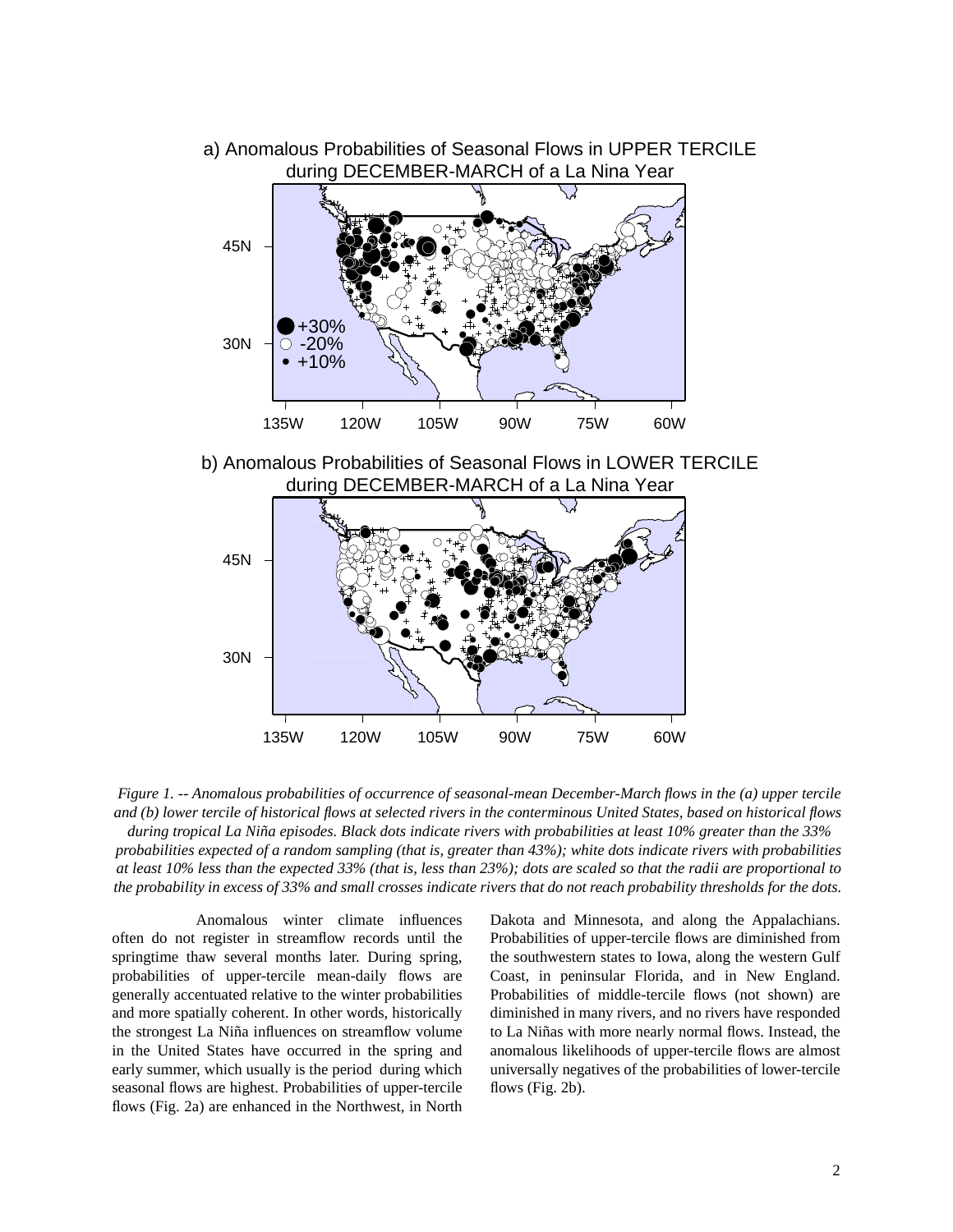

a) Anomalous Probabilities of Seasonal Flows in UPPER TERCILE during APRIL-JULY of a La Nina Year

*Figure 2. -- Same as Figure 1, except for seasonal-mean flows during April-July.* 135W 120W 105W 90W 75W 60W

Probabilities of extreme daily streamflow events were analyzed according to the methods developed by Cayan et al. (1999), as follows: For each day of the calendar year, historical daily flow records at each stream were ranked, and 90th-percentile (P90) flow thresholds were determined for each Julian date of the year. The daily flow records from non-ENSO years then were compared to these P90 thresholds to develop counts of how often the thresholds have been exceeded each year. The counts represent the amount of time each year that flows in a given river were in the highest 10 percent of their historical distribution for that time of year. The non-ENSO year counts were ranked and threshold numbers of counts were divided into terciles to delineate years with anomalously frequent and

30N

anomalously rare P90 occurrences. Finally January-July daily flows during historical La Niña years were compared to these tercile thresholds to determine how much more or less likely P90 events are during La Niñas like this year's.

The probabilities of more than normal numbers of high flows that exceed seasonally varying 90th-percentile ranges during January through July are enhanced in the northwestern states and along the Eastern seaboard (Fig. 3a), Probabilities of more-thannormal numbers of P90 flows are diminished this year in the southwestern states and upper Mississippi basin. Probabilities of fewer than normal numbers of high flows (Fig. 3b) are roughly opposite the probabilities of more P90 flows than normal.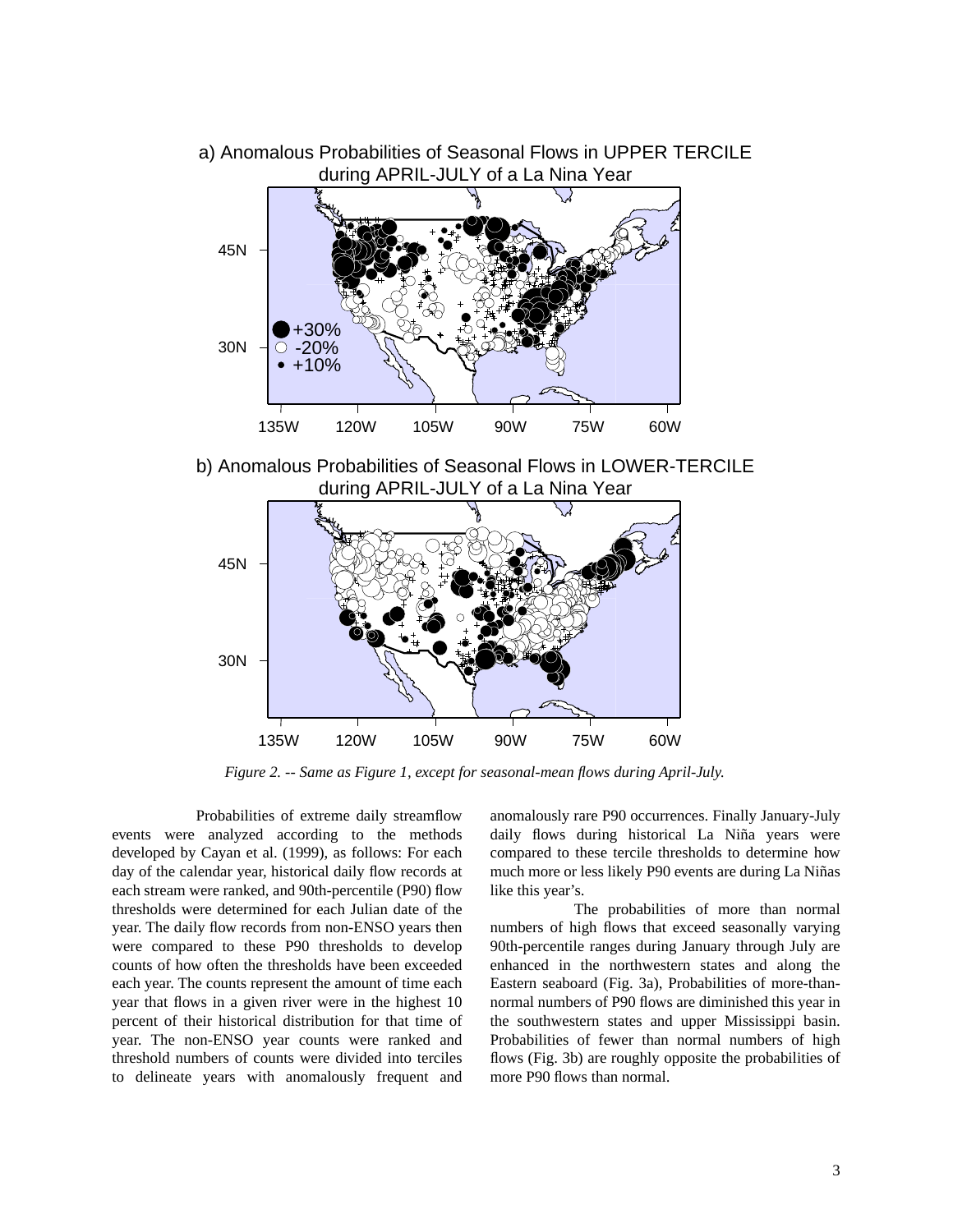



b) Anomalous Probabilities of LOWER-TERCILE COUNTS OF P90 FLOWS during JANUARY-JULY of a La Nina Year



*Figure 3. -- Anomalous probabilities of occurrence of anomalously (a) high and (b) low numbers of days with streamflows exceeding seasonally adjusted daily 90-th percentile levels in selected rivers in the conterminous United States; same coloring and scalings as in Figure 1.*

Finally, a common depiction of flood frequencies is the annual-flood series, which consists of the single highest daily flow from each year of record at a given stream. Webb and Betancourt (1990) and Cayan and Webb (1992) have diagnosed long-term variations of the annual-flood series of the Santa Cruz River in Tucson, Arizona, to find that ENSO status modulates the return intervals of floods of all sizes. Our task here is to predict the likelihood that this year's maximum flood will be among the largest in the historical record; we do not attempt to forecast the flood magnitudes more closely than by tercile. Using the same methods and format as in the preceding paragraphs, Fig. 4 shows the anomalous probabilities that this year's maximum daily

flow rate will be in the upper-tercile of the historical annual-flood series. As with the P90 statistics, the probability that this year's annual flood will rank in the upper-tercile of the historical annual-flood series is enhanced in the Northwest (in many cases, amounting to twice the normal probabilities) and diminished in the Southwest. In the eastern states, probabilities of large annual floods are more scattered than were the P90 statistics, but consistently reflect higher probabilities of upper-tercile annual floods in the rivers along the Appalachians, Great Lakes, and north central states, and lower probabilities in many rivers of the northern Mississippi basin.